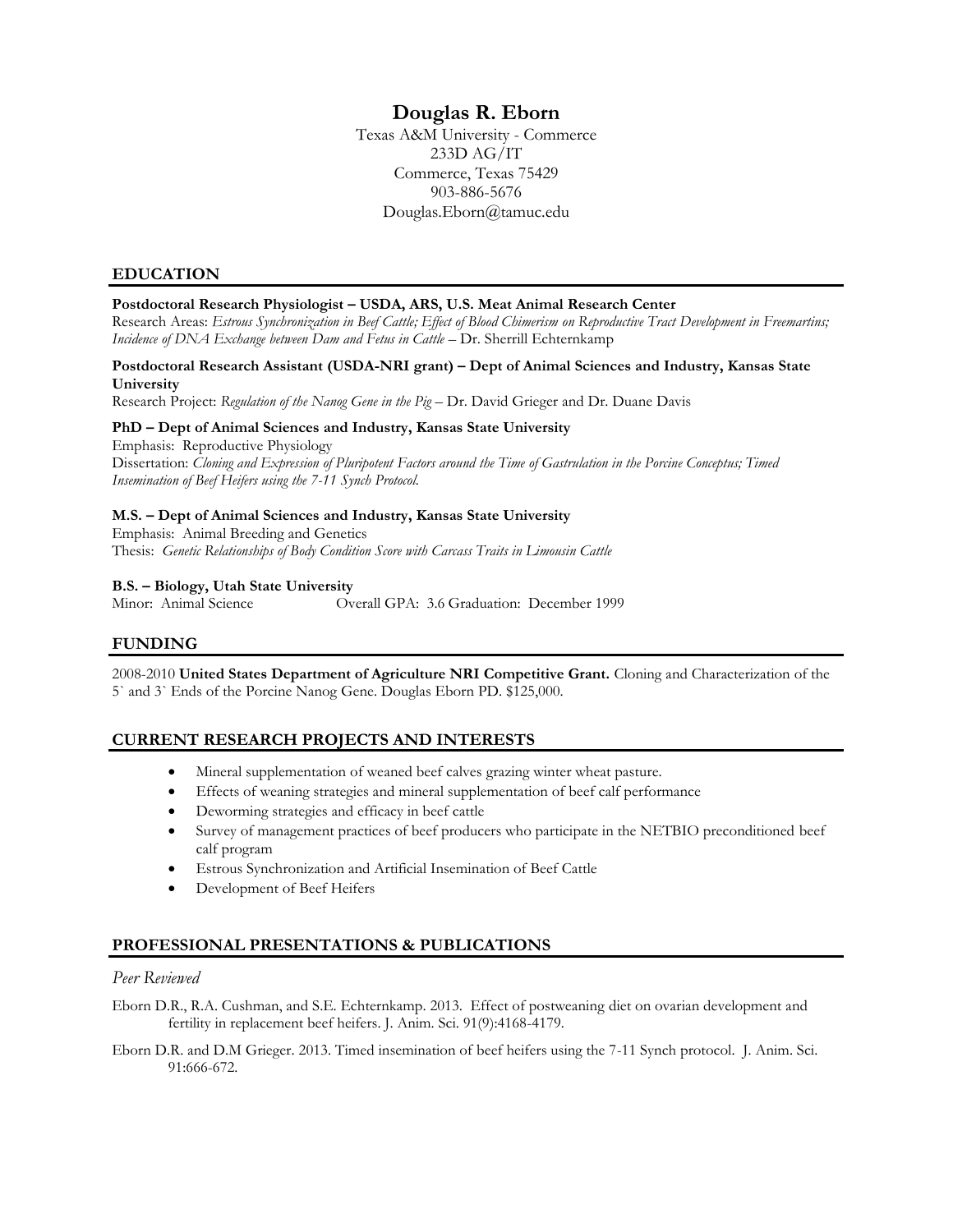- Sullivan R.R., B.R. Faris, D Eborn, D.M. Grieger, A.G. Cino-Ozuna and T.G. Rozell. 2013. Follicular expression of follicle stimulating hormone receptor variants in the ewe. Reproductive Biology and Endocrinology*.* 11:113 (http://www.rbej.com/content/11/1/113)
- Eborn D.R., D.M. Grieger, and D.D. Davis. 2013. Expression of pluripotency genes at gastrulation and later in the pig. *In Preparation.*
- Echternkamp S. E., P. Y. Aad, D. R. Eborn, and L. J. Spicer. 2012. Increased abundance of aromatase and follicle stimulating hormone receptor mRNA and decreased insulin-like growth factor-2 receptor mRNA in small ovarian follicles of cattle selected for twin births. J. Anim Sci. 90:2193-2200.
- Dobbins C.A., D.R. Eborn, D.E. Tenhouse, R.M. Breiner, S.K. Johnson, T.T. Marston, and J.S. Stevenson. 2009. Insemination timing affects pregnancy rates in beef cows treated with CO-Synch protocol including an intravaginal progesterone insert. Theriogenology. 72(7):1009-1016.
- Stevenson J.S., M.A. Portaluppi, D.E. Tenhouse, A. Lloyd, D.R. Eborn, S. Kacuba, and J.M. DeJarnette. 2007. Interventions after artificial insemination: conception rates, pregnancy survival, and ovarian responses to gonadotropin-releasing hormone, human chorionic gonadotropin, and progesterone. Journal of Dairy Science. 90(1):331-340.

## *Scientific Meeting Abstracts and Posters*

- Hendricks, M., D.R. Eborn, K.R. Kipp, C.M. Willis, and M.P. Owen. 2020. Performance Effects on Weaned Calves using 3 Weaning Strategies and Nutritional Supplementation. J. Anim. Sci. 98 (Suppl.2):45-46.
- Hisaw Z.A., C.M. Willis, K.R. Kipp, D.R. Eborn, and M.P. Owen. 2020. Effects of supplementing heifers with dietary quercetin during late-gestation. J. Anim. Sci. 98 (Suppl.2):43.
- Kipp K.R., D.R. Eborn, and M.P. Owen. 2020. Mineral Supplementation Effects in Stocker Cattle Performance Grazed on Wheat Seeded Native Pastures. J. Anim. Sci. 98 (Suppl.2):47-48.
- Parker L.R., S.E. Echternkamp, and D.R. Eborn. 2017. Comparison of post-weaning weights and carcass traits between freemartin and twin-heifer calves. J. Anim. Sci. 95 (Suppl.1):15.
- Echternkamp S.E., D.R. Eborn, and R.A. Cushman. 2014. Maternal dietary effects on embryonic ovarian development in cattle. J. Anim Sci. 92 (Suppl.2):678.
- Eborn D.R., T.G. McDaneld, R.M. Thallman and S.E. Echternkamp. 2012. Fetal to maternal transplacental DNA transfer in female beef cattle. J. Anim Sci. 90 (Suppl.3):323.
- Echternkamp S.E., D.R. Eborn, and R.A. Cushman. 2012. Reduced fertility in female progeny from beef heifers on dietary restriction during development. J. Anim Sci. 90 (Suppl.3):472.
- Cushman R.A., J.R. Miles, L.A. Rempel, C.A. Lents, A.K. McNeel, D.R. Eborn, S.E. Echternkamp, K.A. Leymaster, and J.L. Vallet. 2012. Litter size influences lamb weight and ovarian reserve, but not reproductive tract development or expression of genes involved in early follicular development. *Accepted*. SSR 45th Annual Meeting State College, Pennsylvania*.*
- Eborn D.R., E.E. Blair, and D.M Grieger. 2011. Heifer response to GnRH in a 7-day CIDR synchronization protocol. Proceedings, Western Section American Society of Animal Science. 62:292-294.
- Echternkamp S.E., D.R. Eborn, and R.A. Cushman. 2011. Failure of differences in prepubertal dietary intake to affect ovarian development in pubertal beef heifers. J. Anim. Sci*.* 89 (Suppl. 1):93.
- Echternkamp S.E., D.R. Eborn, and L. J. Spicer. 2011. Hedgehog signaling pathway in small bovine ovarian follicles. #673. SSR 44th Annual Meeting Portland Oregon*.*
- Eborn D.R., D.L. Davis, and D.M. Grieger. 2009. Cloning and expression of pluripotent factors around the time of gastrulation in the porcine conceptus. Society of Reproduction and Fertility supplement. 66:211-212. PMID: 19848289.
- Sullivan R., D.R. Eborn, B.R. Faris, D.M. Grieger, and T.G. Rozell. 2009. Expression of Follicle-Stimulating Hormone Receptor Variants During the Estrous Cycle of the Ewe. Biology of Reproduction. 81(Supp. 1):346.
- Voge J.L., D.R. Eborn, D.M. Grieger, and D.L. Davis. 2006. Tentative Identification of Nanog Expression in the Pig Conceptus. VIIth Internation Conference on Pig Reproduction. Rolduc The Netherlands. Pp. 96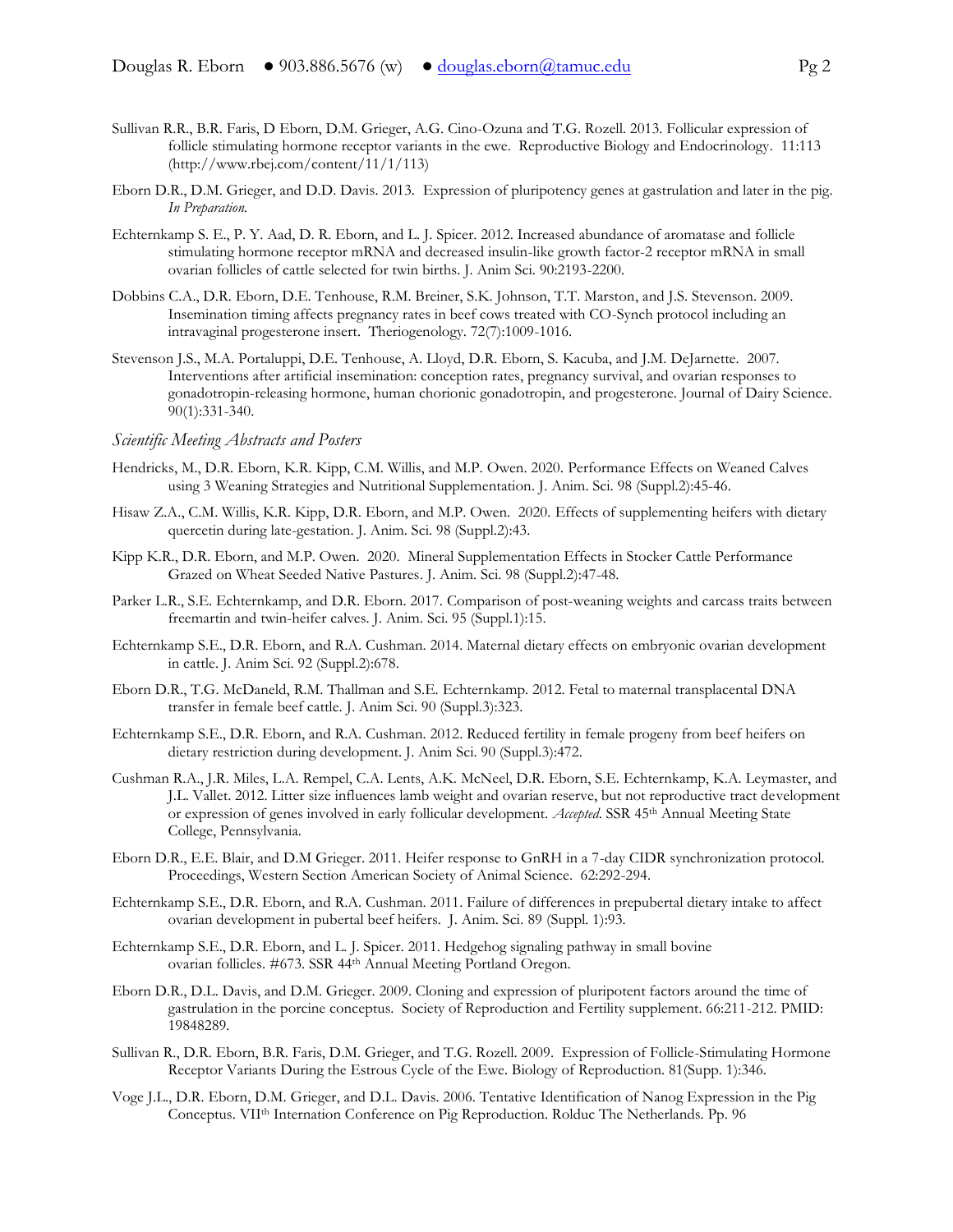- Holiday C.D., A.W. Thompson, D.R. Eborn, and D.M. Grieger. 2003. Pregnancy status of beef heifers immunized against luteinizing hormone and luteinizing hormone-releasing hormone. J. Anim. Sci. 81(Supp. 2):93.
- Keenan L.D., D.R. Eborn, D.W. Moser, and T.T. Marston. 2003. Relationships between live animal ultrasound predicted intramuscular fat and shear force in fed cattle. J. Anim. Sci. 81(Supp.1):87.
- Eborn D.R. and D.W. Moser. 2003. Genetic relationships of body condition score with carcass traits in Limousin cattle. J. Anim. Sci. 81(Supp. 1):87.

#### **GRADUATE AND UNDERGRADUATE THESIS COMMITTEES**

#### **Graduate** – Major Advisor

Kaylee R. Kipp. 2020. Effectiveness of Anthelmintic Classes in Beef Calves and Their Implications on Beef Cattle Performance.

Genevieve M. D'Souza. 2018. Effect of Yeast Supplementation on the Performance of High Risk Beef Cattle.

Kristi L. Geckler. 2018. Equine Physiologic Responses to Training Methods in Cutting Horses.

- Lauren C. Parker. 2018. Effectiveness of Different Anthelmintic Classes on the Texas A&M University-Commerce Goat Herd.
- Courtney M. Sutton. 2015. The Hormonal Response of Presynchronization with GnRH and/or Calf Removal Leading up to Breeding. Evaluation of Stress on Calves during Separation.

#### **Graduate** – Committee Member

- Brad Voss. 2020. Establishing Eastern Gamagrass (Tripsicum Dactyloidies L.) via Transplantation into Texas Blackland Prairie Soils.
- Zachary A. Hisaw. 2019. Effects of Supplementing Heifers Dietary Quercetin during Late-Gestation on Uterine Artery Blood Flow.

Taiwo Bankole. 2016. Feeder Cattle Price Differentials using NETBIO Sulphur Springs and Cattle Auction Data.

Brooke C. Harris. 2016. Equine Physiological Responses to Competitive Barrel Racing.

Katie Morgan Michelsohn. 2015. Use of Artificial Lighting to Increase Photoperiod Length for Pasture-Raised Laying Hens to Improve Egg Productivity and Quality.

#### **Undergraduate – Thesis Chair**

Meagan E. Hendricks. May 2020. Implications of Stress on Beef Calves at Weaning: A study on Fence-Line Weaning.

Breanothony Baker. 2018. Comparative Economic Analysis of Beef Calf Preconditioning Programs.

- Rebecca R. Kirchoff. 2018. Comparison of Equine Behavior Temperaments to Parelli "Horsenality" Categories and Training Effects.
- Ashlyn M. Thomas. 2018. Testing the Reliability of the Use of the Draminski for Estrus Detection in Heifers.
- Hanna S. Wilson. 2017. Effects of equine appeasing pheromone on heart rate and heart rate variability during temporary separation of equine preferred partners.

#### **Undergraduate** – Member

- Brandy Spoor. Anthelmintic Resistance and the Use of Diatomaceous Earth as an Alternative Anthelmintic in E. Caballus.
- Cortney Stewart. 2015. Efficacy of Benzimidazole Anthelmintics in a Managed Equine Herd in Northeast Texas-- Strategies for an Evidence-Based Targeted Parasite Control Program.

#### **TEACHING EXPERIENCE**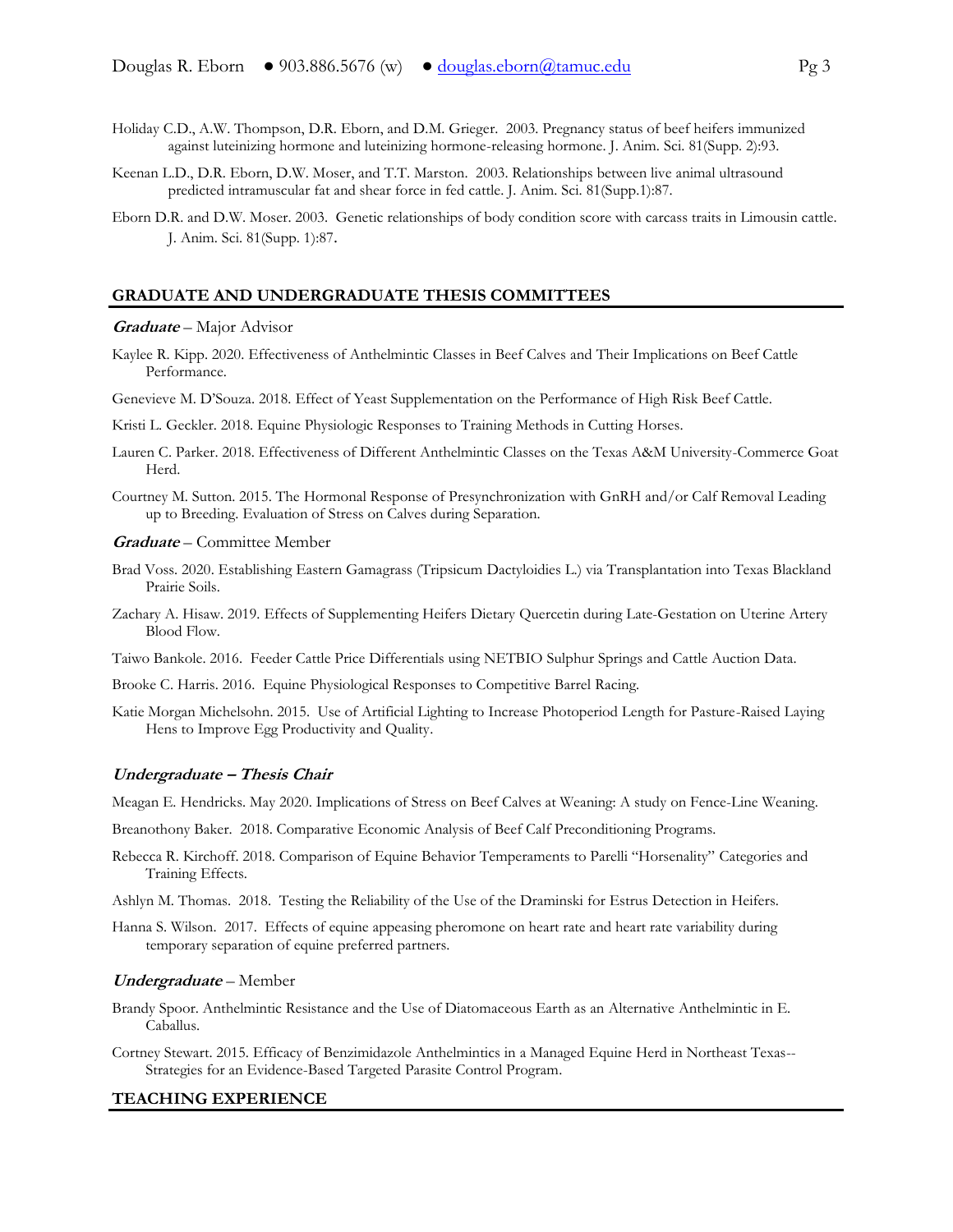| <b>Assistant Professor</b> - Texas A&M University - Commerce                                                                                                                                                                             | 2014 to Present                  |
|------------------------------------------------------------------------------------------------------------------------------------------------------------------------------------------------------------------------------------------|----------------------------------|
| Introduction to Animal Science Laboratory (ANS 1119)                                                                                                                                                                                     | Spring 2016                      |
| Introduction to Animal Science (ANS 1319)                                                                                                                                                                                                | Spring 2016-2017, Fall 2016      |
| Animal Nutrition (ANS 308)                                                                                                                                                                                                               | Fall 2015, 2018-2019             |
| Animal Genetics (ANS 310)                                                                                                                                                                                                                | Spring 2020                      |
| Genetics of Livestock Improvement (ANS 310)                                                                                                                                                                                              | Spring 2014-2019                 |
| Reproductive Physiology of Domestic Animals (ANS 311)                                                                                                                                                                                    | Fall 2014-2018                   |
| Artificial Breeding of Domestic Animals (ANS 312)                                                                                                                                                                                        | Spring 2015, 2017                |
| Dairying (ANS 313)                                                                                                                                                                                                                       | Summer 2014, 2016, 2018-2019     |
| Livestock Management Techniques (ANS 317)                                                                                                                                                                                                | Fall 2014-2019, Spring 2014-2019 |
| Sheep and Goat Management (ANS 411)                                                                                                                                                                                                      | Summer 2015-2016                 |
| Beef Cattle Management (ANS 412)                                                                                                                                                                                                         | Fall 2015, 2017-2019             |
| Swine Management (ANS 413)                                                                                                                                                                                                               | Summer 2015, 2017-2019           |
| Diseases and Parasites of Livestock (ANS 419)                                                                                                                                                                                            | Summer 2017                      |
| Advanced Reproductive Physiology (ANS 511)                                                                                                                                                                                               | Fall 2014, 2016, 2018            |
| Endocrinology (ANS 512)                                                                                                                                                                                                                  |                                  |
| Advanced Animal Nutrition (ANS 515)                                                                                                                                                                                                      | Spring 2016                      |
| Animal Breeding (ANS 522)                                                                                                                                                                                                                | <b>Fall 2019</b>                 |
| Advanced Dairying (ANS 597)                                                                                                                                                                                                              | Summer 2014, 2018-2019           |
| Scientific Methodology in Agricultural Research (AG 532)                                                                                                                                                                                 | Spring 2015                      |
| <b>Graduate Teaching Assistant</b> - Kansas State University                                                                                                                                                                             | 2000 to 2008                     |
| ASI Problem/Calving (ASI 666)                                                                                                                                                                                                            | Spring 2005-2007                 |
| · Managed course schedule related to "hands-on" experience at animal units<br>• Lectured yearly on calving genetics                                                                                                                      |                                  |
| ASI Problem/Applied Animal Technology (ASI 666), 15 students<br>Set up and assisted with setup of labs<br>٠<br>DNA isolation, primer design, PCR<br>Sperm labeling<br>Cell transformations and transfections                             | Spring 2005-2007                 |
| Bovine reproductive technologies (ASI 512), 24 students<br>· Assisted with weekly labs in: rectal palpation, embryo transfer, ultrasound of pregnancy<br>· Taught classes in absence of professor when needed on reproductive physiology | Fall 2001, 2004-2007             |
| The Horse as a Window to the World (ASI 330), 30 students                                                                                                                                                                                | Spring 2007                      |
| • Graded weekly assignments, quizzes, exams, and papers<br>• Managed and interacted with students on an online discussion board                                                                                                          |                                  |

Animal Breeding Principles (ASI 510), 40 students Fall 2000, Spring 2004

Graded weekly assignments and taught lectures on beef cattle crossbreeding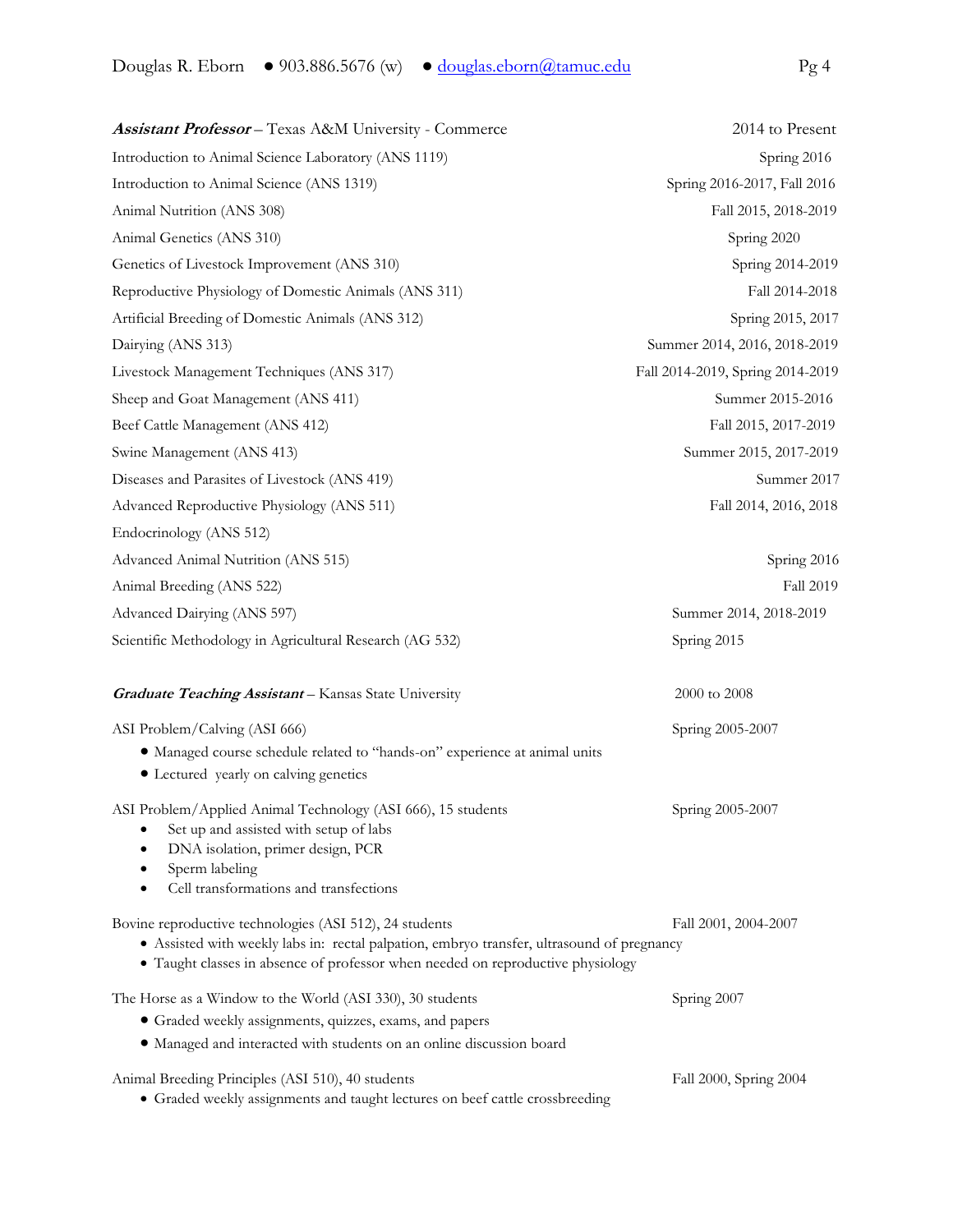| Farm Animal Reproduction (ASI 400), 80 students                           | <b>Fall 2002</b> |
|---------------------------------------------------------------------------|------------------|
| • Graded assignments and 4 major exams; assisted with weekly lab sessions |                  |
| Genetics (ASI 500), 40 students                                           | Spring 2001      |
| • Graded weekly assignments and quizzes                                   |                  |

## **ACADEMIC, PROFESSIONAL, AND COMMUNITY POSITIONS/SEVICE**

### **Texas A&M University-Commerce**

### **University**

IACUC committee member – Texas A&M University-Commerce September 2016-Present

Academic Integrity Taskforce - Texas A&M University-Commerce October 2014 - May 2015

- Committee member; assist with proposing new university guideline and standards for academic integrity and updating policies
- Academic Integrity in the Classroom/Online subcommittee member

### **College of Agricultural Sciences and Natural Resources**

| Ag Executive Council - Member                               | January 2015 - Present       |
|-------------------------------------------------------------|------------------------------|
| Animal Science IE Program - Coordinator                     | August 2016 - Present        |
| Faculty Curriculum Committee - Member                       | August 2016 - Present        |
| Graduate Admissions and Guidelines - Member                 |                              |
| CDE Dairy Evaluation Contest: Co-Coordinator                | April 2014 - Present         |
| Graduate Admissions - Coordinator                           | March 2014 - August 2016     |
| Agricultural Sciences Strategic Planning Committee - Member | April $2014 -$ August $2014$ |
| Agricultural Sciences Interim Farm Manager                  | May 2014 - August 2014       |

### Faculty/Staff Search Committees

|           | Assistant Professor of Animal Science - Chair     | Summer 2019 |
|-----------|---------------------------------------------------|-------------|
|           | Farm Foreman II - Member                          | Spring 2018 |
| $\bullet$ | Director of Veterinary Nursing – Member           | Spring 2018 |
|           | Assistant Farm Manager/ Equine Supervisor - Chair | Spring 2017 |
|           | Assistant Professor of Animal Science – Member    | Fall 2017   |
|           | Director – School of Agriculture – member         | Spring 2016 |
| $\bullet$ | Assistant Professor of Animal Science – Chair     | Spring 2016 |
| $\bullet$ | Director – School of Agriculture – member         | Summer 2015 |
| ٠         | Assistant Professor of Agronomy - Member          | Spring 2014 |
|           | Farm Manager – Chair                              | Summer 2014 |

## **Community**

| Riley Round-Up for $MS - Volume$                                           | December 6, 2014 |
|----------------------------------------------------------------------------|------------------|
| • Livestock show that raises money for multiple sclerosis                  |                  |
| North Texas Beef Improvement Beef Association (NETBIO) – Academic Director | $2016$ - Present |